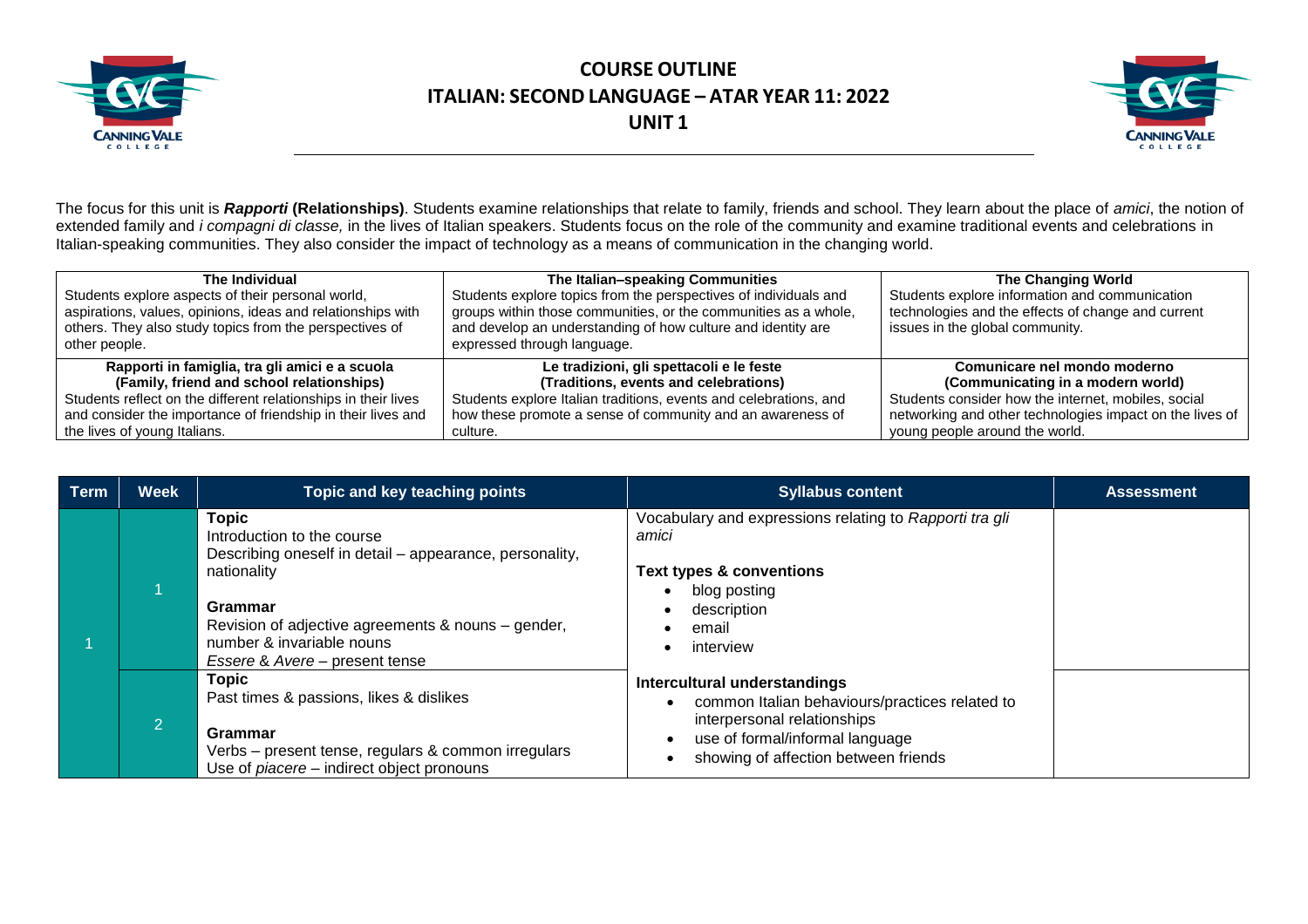



| 3              | <b>Topic</b><br>Friends & Friendship; Qualities & importance of friendship<br>Grammar<br>Possessive adjectives<br>Definite & indefinite articles<br>Articulated prepositions                                                                               | Language learning & communication strategies<br>recognition of cognates<br>effective use of bi-lingual dictionary<br>reading for key ideas                                                    |                                                  |
|----------------|------------------------------------------------------------------------------------------------------------------------------------------------------------------------------------------------------------------------------------------------------------|-----------------------------------------------------------------------------------------------------------------------------------------------------------------------------------------------|--------------------------------------------------|
| 4              | <b>Topic</b><br>What makes a good friend?<br>Writing skills & strategies<br>Grammar<br>Modal verbs (potere, dovere, volere)<br>Present tense - regular & irregular forms                                                                                   |                                                                                                                                                                                               | Task 1: Response:<br>Viewing & Reading<br>(7.5%) |
| 5 <sup>5</sup> | <b>Topic</b><br>Family relationships; Daily routines & activities. What do<br>you do as a family? What roles do people play in your<br>family?<br>Grammar<br>Expressions with fare & avere<br>Present tense - regular & irregular forms<br>Reflexive verbs | Vocabulary and expressions relating to Rapporti in<br>famiglia, rapporti a scuola<br><b>Text types &amp; conventions</b><br>journal entry<br>letter<br>script<br>Intercultural understandings |                                                  |
| 6 <sup>°</sup> | <b>Topic</b><br>Family relationships; Families in Italy - today & in the past,<br>comparisons with Australia. How have families changed?<br>Grammar<br>Adverbs of quantity & time                                                                          | expressing affection in families, importance of<br>family events / activities<br>formal relationships at school<br>'compagni di classe'<br>Language learning & communication strategies       | Task 2: Written<br>Communication (10%)           |
|                | <b>Topic</b><br>Relationships at school; i compagni di classe, rapporti con i<br>prof<br><b>Grammar</b>                                                                                                                                                    | use of conjunctions & sentence starters in written<br>$\bullet$<br>responses<br>listening for key ideas<br>seeking clarification & repair strategies                                          | Task 3: Response:<br>Listening (7.5%)            |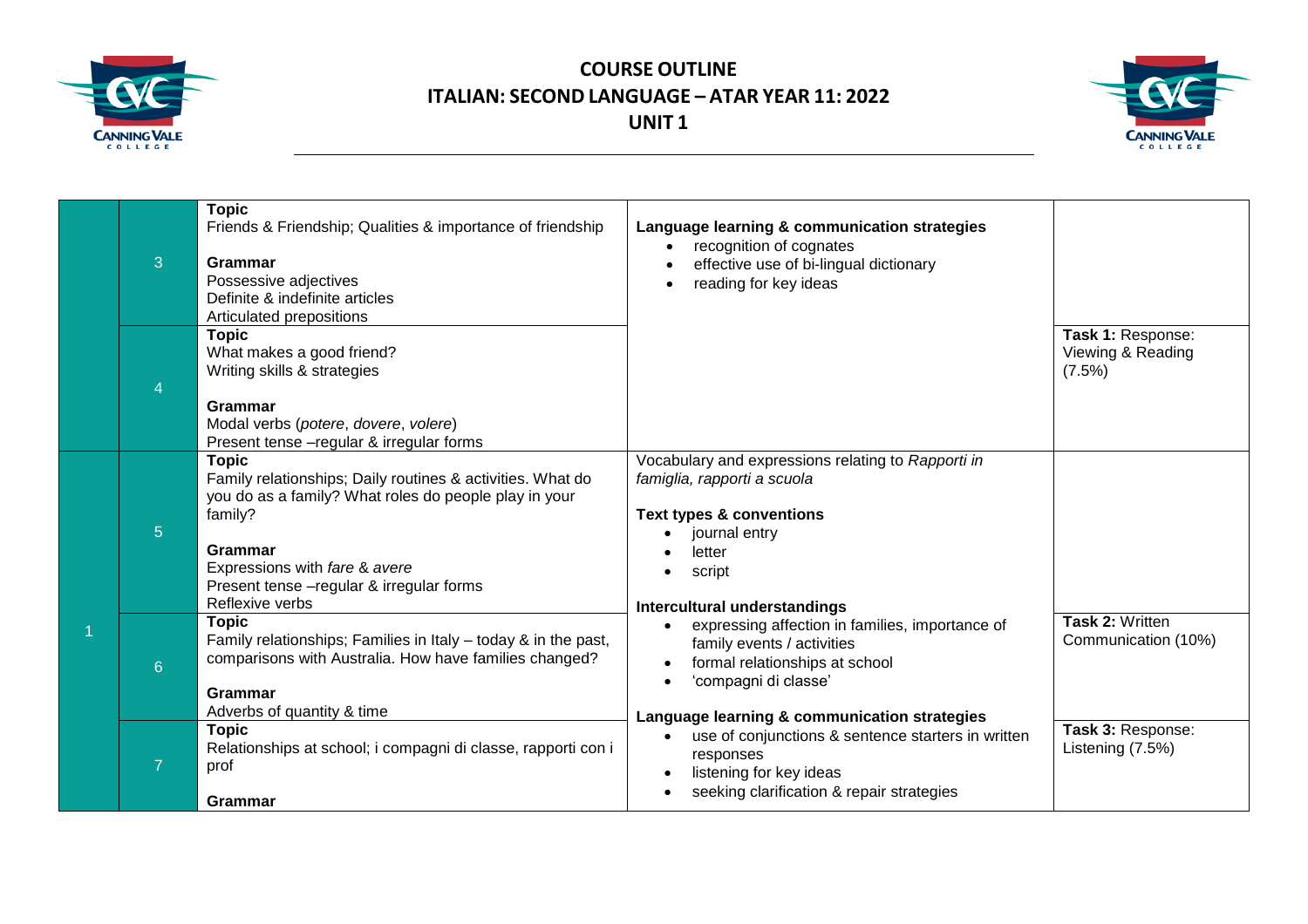



|                |                 | Prepositional phrases                                                                                                                           |                                                                                                                                 |                                                            |
|----------------|-----------------|-------------------------------------------------------------------------------------------------------------------------------------------------|---------------------------------------------------------------------------------------------------------------------------------|------------------------------------------------------------|
|                |                 | Verb + prepositions                                                                                                                             |                                                                                                                                 |                                                            |
|                | 8               | <b>Topic</b><br>Technology & young people; Impact of technology on<br>relationships through social networking, mobiles, the 'virtual<br>piazza' |                                                                                                                                 |                                                            |
|                |                 | <b>Grammar</b><br>Direct object pronouns                                                                                                        |                                                                                                                                 |                                                            |
|                | $\overline{9}$  | <b>Topic</b><br>Revision of Family, friend and school relationships                                                                             |                                                                                                                                 | Task 4: Oral<br>Communication (10%)                        |
|                |                 | Grammar<br>Revision of topics                                                                                                                   |                                                                                                                                 |                                                            |
|                | 10 <sup>1</sup> | <b>Topic</b><br>Introduction to Le tradizioni, le feste e gli spettacoli                                                                        |                                                                                                                                 |                                                            |
|                |                 | Grammar<br>Passato prossimo - review                                                                                                            |                                                                                                                                 |                                                            |
|                |                 | <b>Topic</b><br>Revision of Le tradizioni, le feste e gli spettacoli                                                                            | Vocabulary and expressions relating to Le tradizioni, le<br>feste e gli spettacoli                                              |                                                            |
| $\overline{2}$ |                 | <b>Grammar</b><br>Passato prossimo - practice                                                                                                   | <b>Text types &amp; conventions</b><br>advertisement                                                                            |                                                            |
|                | 2               | <b>Topic</b><br>Traditions, celebrations & events; Natale, Pasqua,<br>Capodanno<br>How Italians celebrate                                       | announcement<br>Intercultural understandings<br>important Italian festivals & celebrations<br>celebrations & community identity | Task 5: Response:<br>Listening (7.5%)<br>Task 6: Response: |
|                |                 | Grammar<br>Passato prossimo - consolidation<br>Expressing times, dates                                                                          | traditions maintained by Italo-Australians<br>Language learning & communication strategies                                      | Viewing & Reading<br>$(7.5\%)$                             |